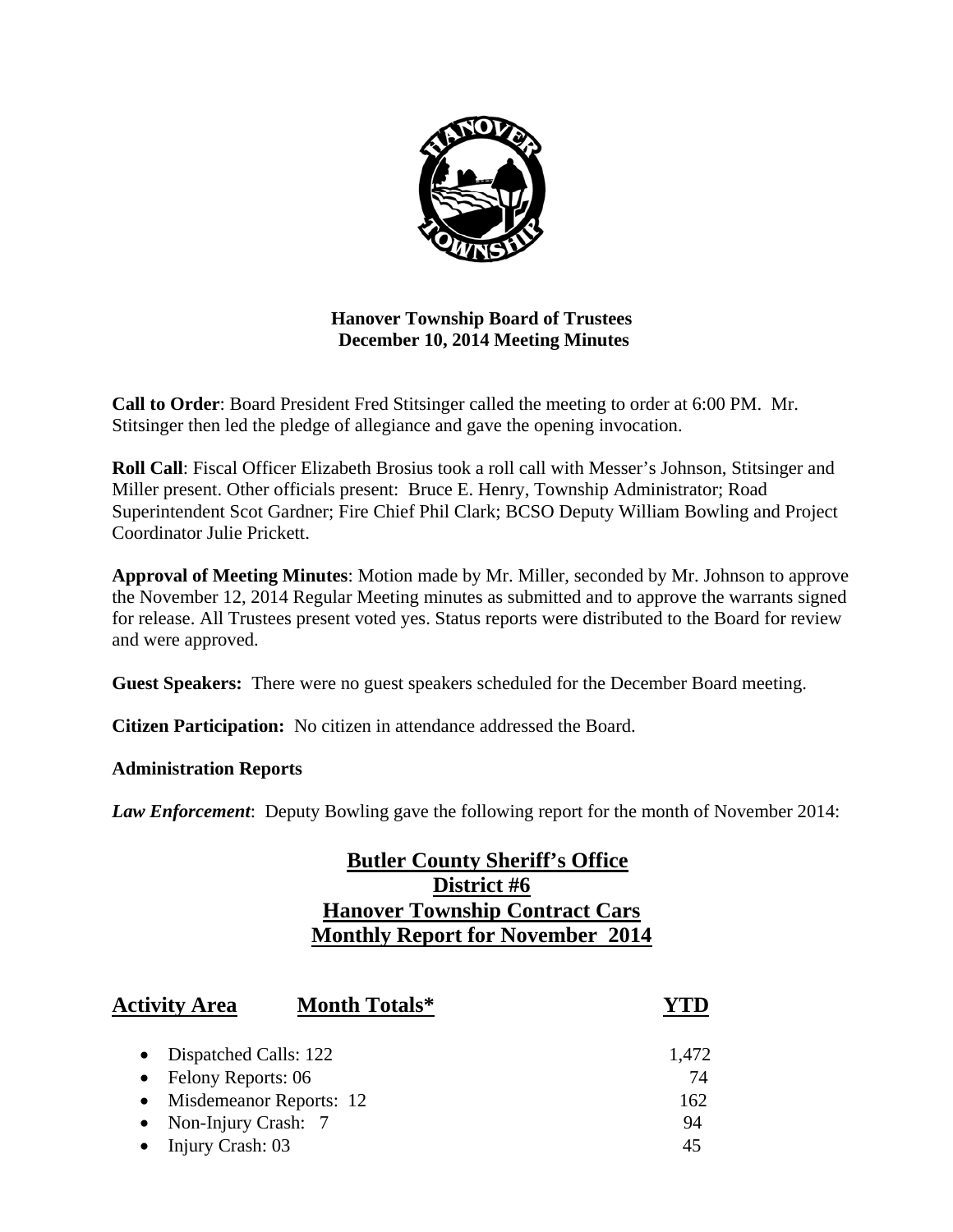|                                                 | .342   |
|-------------------------------------------------|--------|
| Assists/Back Up: 23<br>$\bullet$                | 277    |
| Felony Arrests: 5                               | 37     |
| Misdemeanor Arrests: 05                         | 76     |
| <b>OMVI</b> Arrests: 0                          | 11     |
|                                                 | .123   |
| Traffic Stops: 23<br>٠                          | 357    |
| <b>Moving Citations:13</b>                      | 200    |
| <b>Warning Citations: 11</b>                    | 178    |
| FI Cards: 0<br>$\bullet$                        | 00     |
| Civil Papers Served: 0<br>$\bullet$             | 03     |
| <b>Business Alarms: 1</b><br>$\bullet$          | 30     |
| <b>Residential Alarms: 10</b><br>$\bullet$      | 109    |
| Special Details: 13<br>$\bullet$                | 38     |
| COPS Times: $2400$ ( <i>Min.</i> )<br>$\bullet$ | 49,485 |
| <b>Vacation Checks: 00</b>                      | 142    |

\*\*\*\*\*\*\*\*\*\*\*\*\*\*\*\*\*\*\*\*\*\*\*\*\*\*\*\*\*\*\*\*\*\*\*\*\*\*\*\*\*\*\*\*\*\*\*\*\*\*\*\*\*\*\*\*\*\*\*\*\*\*\*\*\*\*\*\*\*\*\*\*\*

Reporting: Deputy Bowling and Deputy Mayer/by BEH. \**Please note that Deputy Lentz retired from BCSO on October 31, 2014.* 

*Fire/EMS*: Chief Clark presented the following report for the month of November 2014.

## **Hanover Township Fire Department Monthly Report for November 2014- Phil Clark Fire Chief (Presented in December 2014)**

Run and detail activity for the Fire and EMS operations are reflected in the following numbers:

|           | • Total for the month:                     | <b>56 Runs/Operations</b> |
|-----------|--------------------------------------------|---------------------------|
| $\bullet$ | Other                                      | 00                        |
| $\bullet$ | <b>Knox Box Details</b>                    | 00                        |
|           | • Air & Light Truck Call Out:              | 00                        |
| $\bullet$ | Fire Inspections:                          | 02                        |
| $\bullet$ | Fire Runs:                                 | 14                        |
| $\bullet$ | Motor Vehicle Accidents:                   | 06                        |
|           | • Emergency Medical Operations/Squad Runs: | 34                        |

 **(54 Fire/EMS Runs)**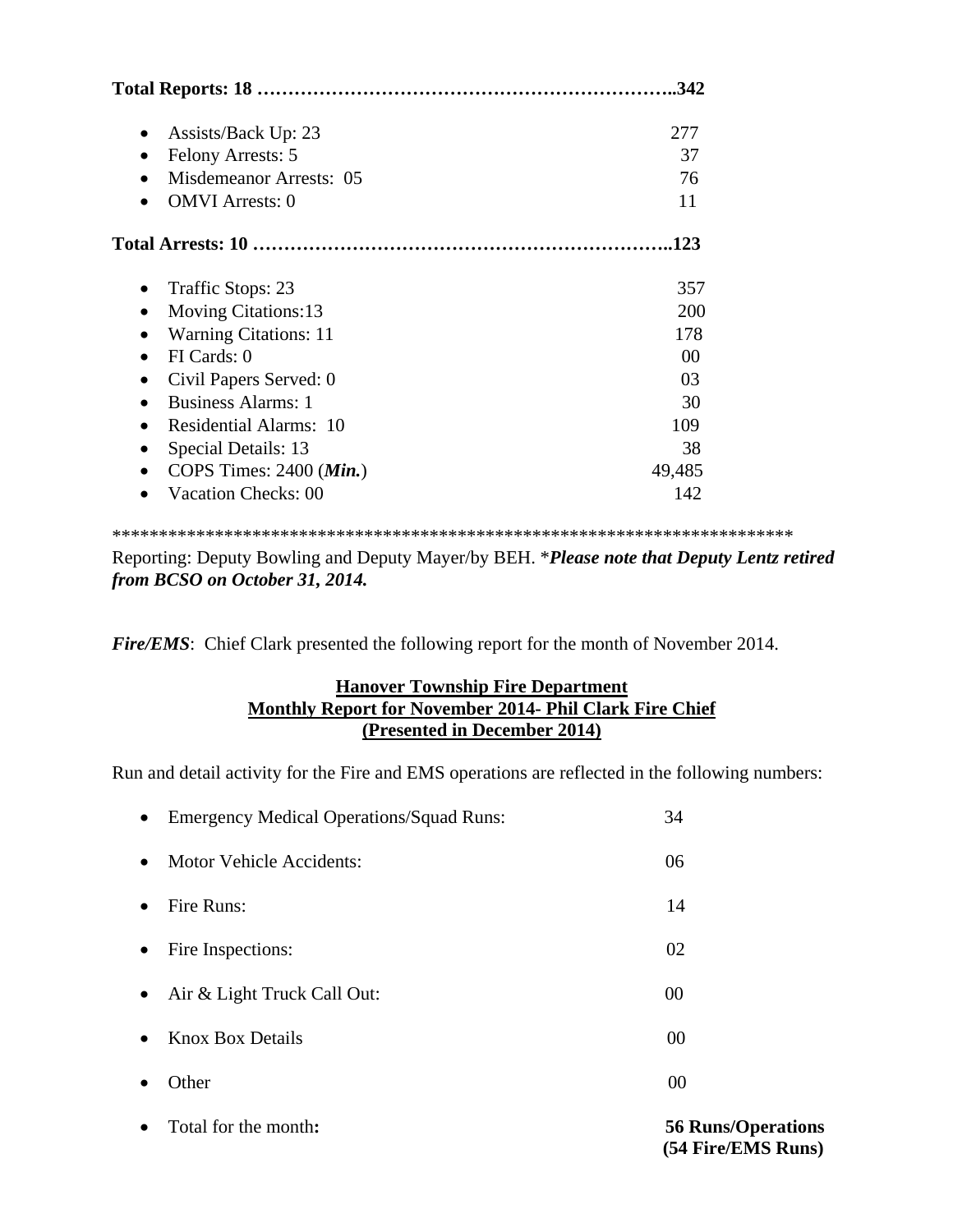#### **Total Year to Date: 732 Runs/Operations**

| Total for 2013  | 750 | Eight Year Average: 685 |
|-----------------|-----|-------------------------|
| Total for 2012  | 693 |                         |
| Total for 2011  | 719 |                         |
| Total for 2010  | 748 |                         |
| Total for 2009  | 676 |                         |
| Total for 2008: | 669 |                         |
| Total for 2007: | 717 |                         |
| Total for 2006: | 505 |                         |
|                 |     |                         |

(October 2013: 78 Runs/Operations)

*Road/Cemetery*: Road Superintendent Scot Gardner presented the following report for the month of November 2014:

#### **SUPERINTENDENT'S REPORTS (December 10, 2014)**

Millville Cemetery Operations Report November 1 through November 30, 2014

| 2 Graves sold to Township residents (@ \$610)----------\$        | 1,220.00  |
|------------------------------------------------------------------|-----------|
|                                                                  | 1,790.00  |
|                                                                  | 0.00      |
|                                                                  | 7,500.00  |
|                                                                  | 0.00      |
|                                                                  | 575.00    |
| <b>Foundation and Marker installation fees----------------\$</b> | 964.80    |
|                                                                  | 12,049.80 |

Other Cemetery activities:

- 1. Cleaned equipment
- 2. Walked through entire cemetery and picked up trash
- 3. Changed oil in all three mowers
- 4. Painted office
- 5. Sealed cracks in garage walls
- 6. Put new weather stripping on garage doors
- 7. Cleaned shop

#### **Road, Streets and Park (Scot Gardner)**

- 1. Removed a deer carcass on Stahlheber Road.
- 2. Cold patched in front of curb on Bevington.
- 3. Helped pour headstone foundations at the Cemetery.
- 4. Cleaned carpet at the Community Center.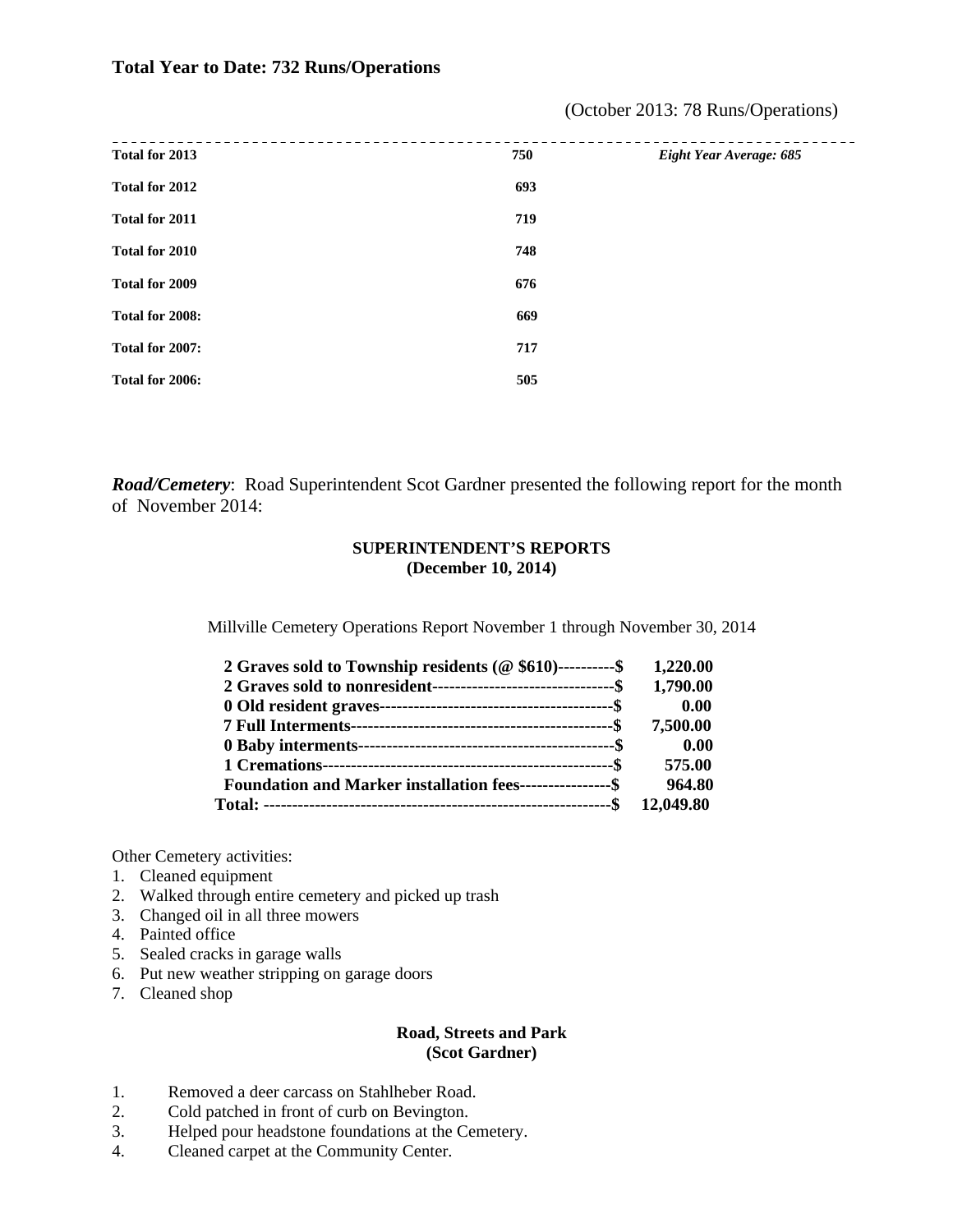- 5. Cut grass on all Township properties.
- 6. Serviced lawn mowers and summer equipment and put in storage.
- 7. Got out, ran, and replaced fuel in all of the generators.
- 8. Serviced the road mowing tractors and took them to the Village of Millville.
- 9. Got out plows and winter equipment.
- 10. Did paint work on all three big trucks including painting inside the beds on all three and outside the beds on two.
- 11. Performed ice and snow control on November 17 and 22.
- 12. Replaced two road signs on Gardner Road and one on Darrtown Road.
- 13. Made two stainless steel guards to cover photo-cells on the Community Center sign.
- 14. Put up all of the holiday decorations at the Community Center.
- 15. Performed road inspection after wind storm and picked up downed limbs.
- 16. Picked up two tires on Shank Road.
- 17. Cleaned trucks after two ice and snow events.
- 18. Replaced fuel hoses on pumps.
- 19. Performed monthly truck, park and storm water inspections.

#### *Administrator's Report (Financials and Personnel Issues)*

Mr. Henry presented the following report to the Board:

#### **Administrator November 2014 Summary Report (Presented December 2014)**

- **Fire/EMS Run Data:** Prepared report for November runs. Run times are overall better but mutual aid called in was up/increased. However, the average run time for November decreased to 12.42 minutes compared to 14.12 minutes in October.
- **Fire Department:** Reviewing Rules of Conduct, forms, MBI Billing and follow up to assist the Chief in operational improvements.
- **Board and Financial Reports**: Obtained data from the Fiscal Officer and prepared Township funds analysis for the monthly and special Board meetings. Prepared Trustee packets. Prepared numerous contracts and permits for facility rentals.
- **Maintenance Issues**: Spoke with residents again about yard maintenance issues on San Angelo Drive, Gardner Road and Old Oxford Road. **Building and Zoning**: Have been working with Jim Fox on Old Oxford Road and Hogue Road issues.
- **Park Committee/Special Event**: Held meetings/Worked with the Park Committee and Veterans Committee for the Veterans Day Ceremony November 11th. Helped to prepare Veterans Day Program and executed logistics for the event. Over 100 people were served at the Veterans Luncheon.
- **Health Insurance**: Worked with Wichert Insurance brokers to execute insurance documents with InHealth Mutual of Ohio. Working on covered employees membership booklet. New Insurance is effective 12/01/2014.
- Snow Plow Back up Drivers: Worked on lining up drivers to supplement full time workers during snow and ice events. Conducted background checks etc.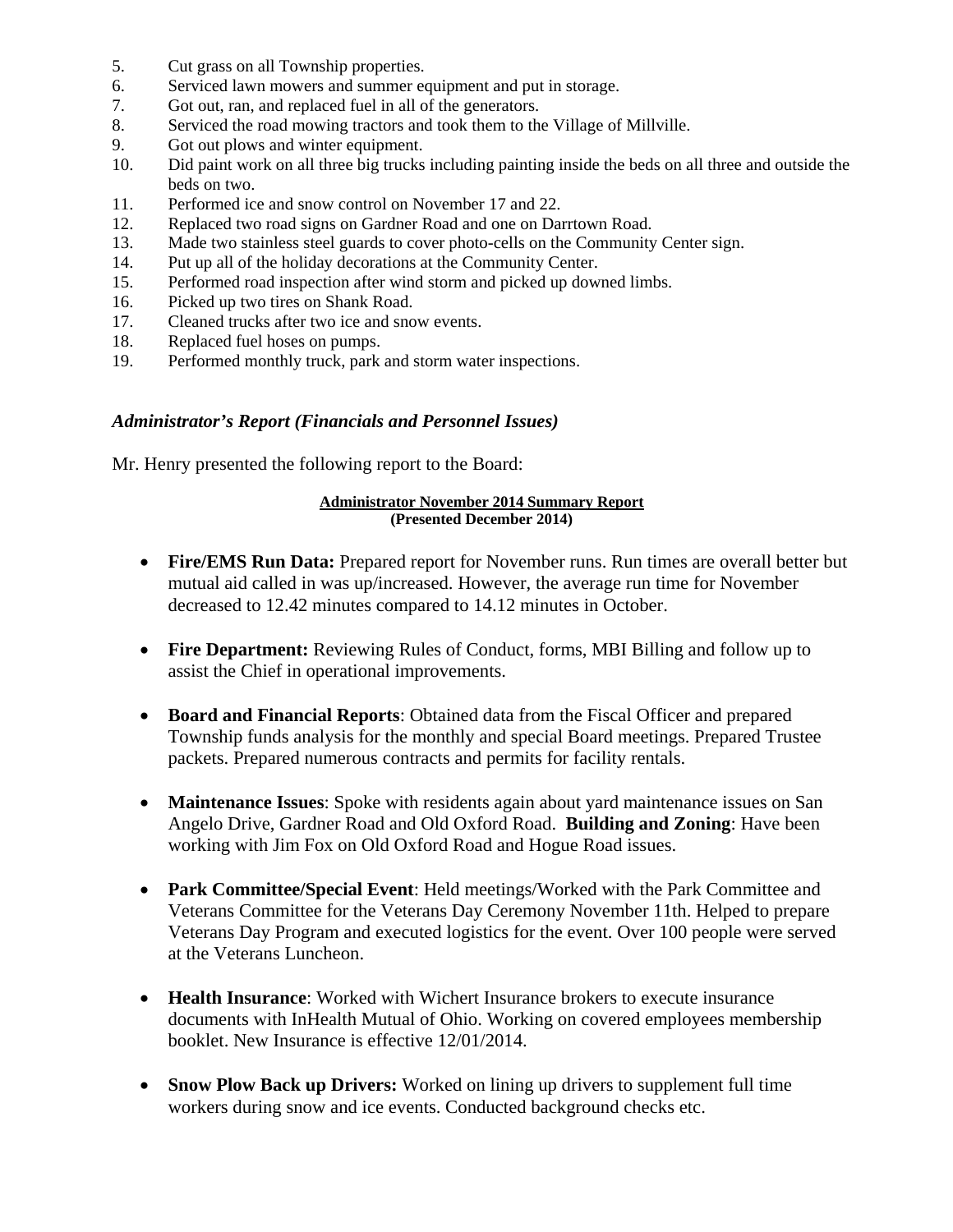**Ambulance Accident**: Worked with OTARMA to obtain repair and/or replacement funds to purchase a unit to replace the wrecked unit.(2002 Ford 450). Negotiations are ongoing.

#### **Personnel Actions and Other Items of Note**

Working on final review of the proposed 2015 Road Program contracted through the Butler County Engineer's Office.

#### **Appointment of new personnel: Fire Department- Nothing recommended this month.**

#### **Road Department- Hired 3 part time call in snow plow drivers.**

|                              | Robert Lee: \$16.00 hourly; Public Works Worker II<br>Enoch Oliver, Jr.: \$16.00 hourly; PW Worker II<br>Roger Allen: \$16.00 hourly; PW Worker II |
|------------------------------|----------------------------------------------------------------------------------------------------------------------------------------------------|
| <b>Added during meeting:</b> | Kyle Romons: FF/EMT 1019 Reservoir St. Hamilton Oh. 45011                                                                                          |

#### **Other General Actions**:

Working with Road and Cemetery personnel to catch up on maintenance and discuss work levels/output. Brandon Combs is still performing as the acting Cemetery Sexton.

Continuing work on revising records policy to be submitted to the state. Need to hold a local Records Commission meeting in December.

Continuing review of Township Rules of Conduct and Fire Department SOPs that are related for possible changes and follow up in the next 5 months.

**Items Still Pending/Delayed**: Fuel Card follow up is still pending; Personnel Policy Review with changes still pending

#### **Of Note- Budget Information for October 31, 2014**

**Cash Balance as of November 30, 2014:** \$1,384,569.72

**1) Total Expenditures all funds for November 30, 2014: \$141,212.54**

**2) Total General Fund cash on Hand November 30, 2014:** \$627,381.82 (45.31%) of Total funds)

**3) Total Fire/EMS Fund cash on hand November 30, 2014**: \$327,426.10 (23.65%) of Total **4)** *Monthly Revenue and Expenditure Reports are attached.* 

#### *History of Cash Balances*

| <b>Fiscal Year 2014</b>      |                 | <b>Fiscal Year 2013</b>                    |
|------------------------------|-----------------|--------------------------------------------|
| Cash Balance: \$1,380,611.21 | $31 - Jan - 14$ | Cash Balance January 2013: \$1,490,856.40  |
| Cash Balance: \$1,331,175.05 | $28$ -Feb-14    | Cash Balance February 2013: \$1,492,672.30 |
| Cash Balance: \$1,259,054.92 | $31-Mar-14$     | Cash Balance March 2013: \$1,419,215.62    |
| Cash Balance: \$1,546,929.78 | $30-Apr-14$     | Cash Balance April 2013: \$1,772,884.02    |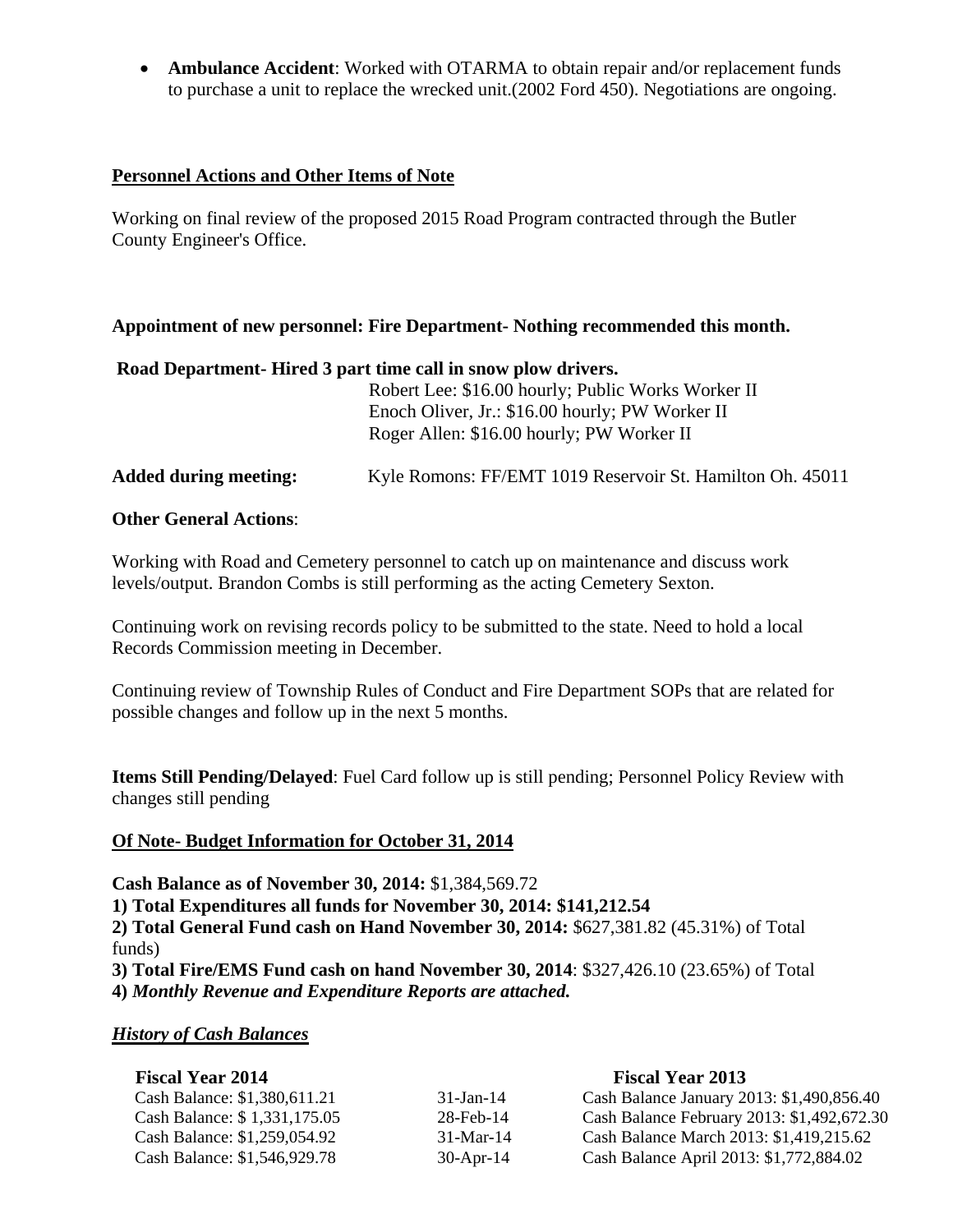| Cash Balance: \$1,524,373.14 | 5/31/2014  | Cash Balance May 2013: \$1,738,209.80     |
|------------------------------|------------|-------------------------------------------|
| Cash Balance: \$1,506,977.71 | 6/30/2014  | Cash Balance June 2013: \$1,672,064.17    |
| Cash Balance: \$1,517,738.15 | 7/31/2014  | Cash Balance: July 2013: \$1,631,063.65   |
| Cash Balance: \$1,286,101.15 | 8/31/2014  | Cash Balance: August 2013: \$1,513,012.95 |
| Cash Balance: \$1,533,842.91 | 9/30/2014  | Cash Balance: September: \$1,668,378.75   |
| Cash Balance: \$1,444,676.89 | 10/31/2014 | Cash Balance: October: \$1,658,335.81     |
| Cash Balance: \$1,384,569.72 | 11/30/2014 | Cash Balance: November: \$1,554,026.65    |

Mr. Henry also provided revenue and expenditure reports and noted that Representative Tim Derickson had informed him that a bill to partially restore some funds to townships was working through the legislative process. Hopefully, the State will restore some funds to townships in 2015.

#### *Old Business*

*Update – Fire/EMS Run Data for November*: Mr. Henry reported that the average response time had decreased and mutual aid had increased during the month of November.

*Veterans Day Ceremony Summary Report:* Mr. Henry noted that multiple calls were received from veterans thanking the Township for the Veterans Day Ceremony and program. Mr. Henry reported that 110 meals were served at the luncheon and 8 veterans were recognized with gifts and certificates. Mr. Henry also reported that the Millville First Baptist Church along with several other donors made contributions to help defray the costs of the event. Mr. Henry also noted that in 2015 the County may want to combine its event with Hanover Township's Veterans Day Ceremony.

*2015 Road Program – Agreement to Participate Resolution No. 55-14:* Mr. Henry explained the purpose of this resolution was to authorize the Township's participation in the County's 2015 Road Program. Mr. Henry noted the Board would have to meet before the end of December to review the Township's 2015 Road Program and to develop a contingency plan in the event CDBG funds were not awarded. After some discussion, Mr. Johnson made a **motion** to adopt Resolution No. 55-14 which was seconded by Mr. Miller. Upon roll call, Mr. Stitsinger abstained and the other two Trustees voted yes.

## **Resolution No. 55-14**

## **Approving the 2015 Revised Resurfacing Program and Estimates for Hanover Township**

*Whereas*, Hanover Township works with the County Engineer's Office annually to cooperate with the county in the paving/road program; and

*Whereas*, the Township Trustees desire to participate in the 2015 Paving, Repair and Retrace Program with estimates provided by the County Engineer and new advice/information presented by the BCEO in November; and

*Whereas*, an attachment has been prepared labeled "Attachment-Resolution No. 55-14 which reflects the roads, special projects and related estimates approved by the Board of Trustees;

#### *Be it resolved by the Board of Township Trustees of Hanover Township Butler County, Ohio*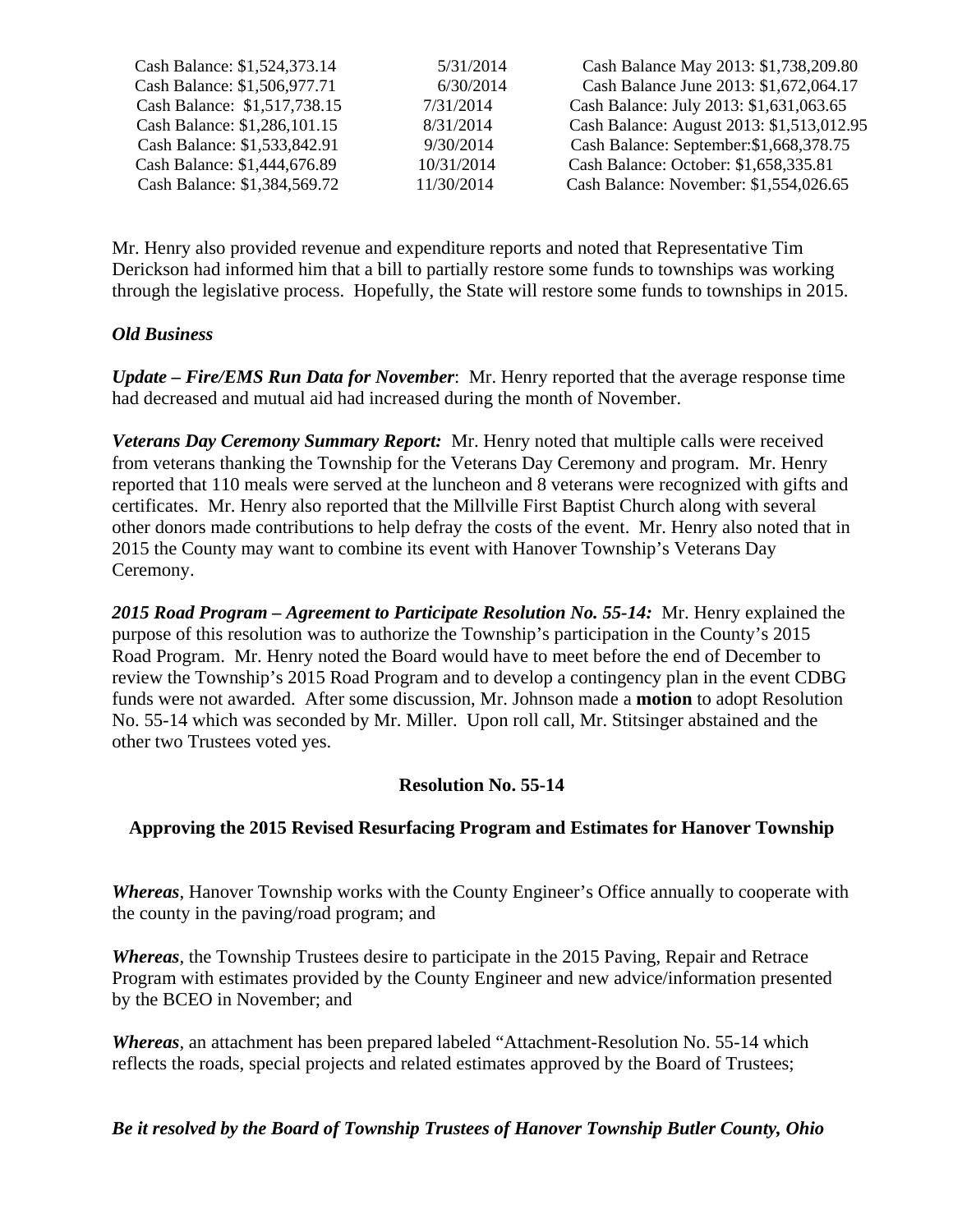**Section I**. Resolution No. 55-14 is hereby approved authorizing the participation of Hanover Township in the 2015 Resurfacing and Repair Program through the Butler County Engineer's Office.

*Section II*. That the roads and estimates approved by the township are set forth in the attachment labeled "Attachment Resolution No. 55-14.

**Section III.** That this Resolution and attachment are to be delivered to the Butler County Engineer's Office prior to February 1, 2015.

The foregoing resolution was adopted in an open public meeting and is a reflection of the official action taken by the Board of Trustees of Hanover Township Butler County, Ohio on the  $10<sup>th</sup>$  day of December 2014.

| <b>Board of Trustees</b> | Vote | <b>Attest and Authentication:</b> |
|--------------------------|------|-----------------------------------|
| Fred J. Stitsinger       |      |                                   |
| Douglas L. Johnson       |      | Elizabeth A. Brosius              |
| Larry Miller             |      | Fiscal Officer/Clerk              |

*Ambulance Repair/Replacement Update*: Mr. Henry reported that he and Chief Clark had been working with OTARMA regarding the damaged ambulance. Final figures from the insurance adjuster had not been received and Mr. Henry noted that he was also waiting for a legal opinion from Roger Gates. Mr. Henry stated it appears the Township could get approximately \$70,000 to \$80,000 from insurance to repair the ambulance. However, the Chief had found a demo model for \$103,000 (including a warranty.) Mr. Henry explained that it would cost \$170,000 to purchase a new ambulance from the State bid list. He was waiting for a legal opinion from Mr. Gates to find out if the Township could purchase the demo model on an emergency basis. If so, the Board would need to hold a special meeting to authorize such a purchase.

*Other Old Business:* Mr. Henry reported that a default judgment had been entered on the property at 1083 Hogue Road. The property owner has been ordered to bring the property up to Code (re: junk autos).

Also under other Old Business, Chief Clark reported that he had received a quote of \$12,630 from KCR to install new ice breakers on the fire station roof. Mr. Miller requested that Chief Clark get information regarding the terms of the warranty on this work. Mr. Henry suggested holding action on this project for a special meeting in late December as the amount of funds to be expended would require a resolution.

Also under other Old Business, Ms. Brosius expressed her thanks to everyone for the support she has received over the past several months.

## *New Business*

*Resolution No. 56-14 Renewal Vision/Dental Insurance:* Mr. Henry explained this annual legislation provide for group vision and dental insurance. Mr. Henry recommended remaining with the current carriers and plans as there would be no increase in the vision insurance and only a slight increase in the dental insurance as a result of requirements from the Affordable Care Act. Mr. Henry noted that the rates were competitive and within budget. After some discussion, Mr.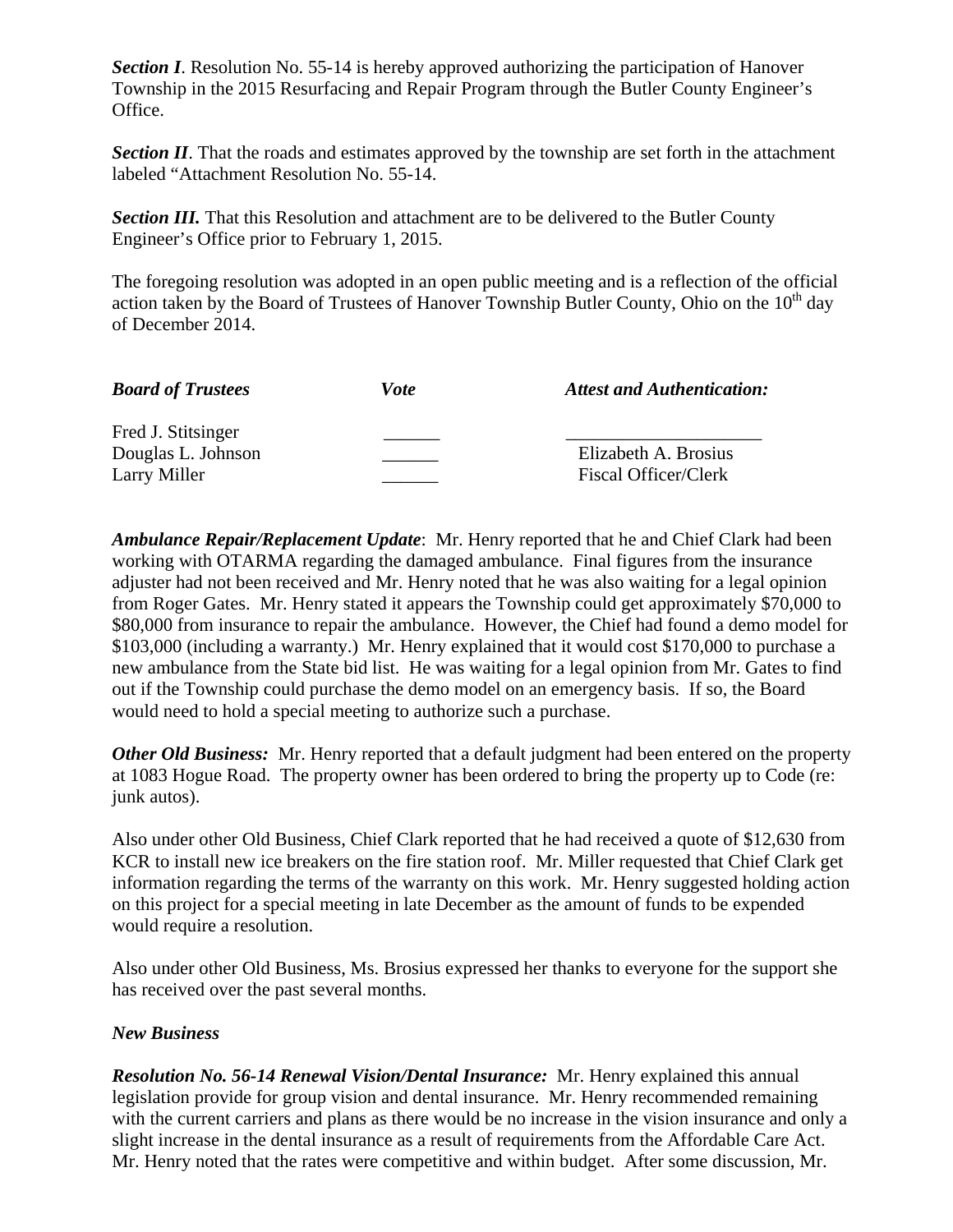Johnson made a **motion** to adopt Resolution No. 56-14 which was seconded by Mr. Miller. Upon roll call, all three Trustees voted yes.

## **Resolution No. 56-14**

## **Approving Renewal of the Vision Service Plan and Delta Dental Plan as Part of the Overall Health Insurance Plan for the Township for 2015**

*Whereas*, it is in the best interest of the Township to provide employee group health insurance that offers satisfactory health care which includes vision care and dental services at affordable rates to maintain a competitive work force; and

*Whereas,* the Township's Broker Wichert Insurance Agency and the Township Administrator have reviewed renewal rates for vision and dental care as part of the overall Township Health Insurance Coverages and have determined the coverage provided through Vision Service Plan and Delta Dental represent the best approach for the Township as part of the overall health care plan for the Township; and

*Whereas*, for the new contract year premiums charged by Vision Service Plan have been reduced by 29.9% covering contract periods 2010 through 2013 with the total premium increase for the entire package in 2014 was \$78.00 with no increase for 2015 and Delta Dental premiums for 2015 are the same for a single plan but increase 16.9% to meet the Affordable Care Act requirements,

## *Be it resolved by the Board of Township Trustees of Hanover Township Butler County, Ohio, that:*

**Section I.** Resolution No. 56-14 is hereby approved authorizing the renewal of the group Vision Service Plan for optical insurance at a single annual rate of \$94.68 and family annual rate of \$212.16 for the contract period January 1, 2015 through December 31, 2015. In addition, dental service insurance renewal is hereby approved through Delta Dental at the rate of \$27.03 monthly for a single and \$84.24 monthly for a family for the period January 1, 2015 through December 31, 2015.

**Section II.** The Township Administrator is hereby authorized to execute contract documents in behalf of the Township and the Fiscal Officer is authorized to make premium payments as part of these contracts.

The foregoing resolution was adopted in an open public meeting and is a reflection of the official action taken by the Board of Trustees of Hanover Township Butler County, Ohio on the 10th day of December 2014.

| <b>Board of Trustees</b> | Vote | <b>Attest and Authentication:</b> |
|--------------------------|------|-----------------------------------|
| Fred J. Stitsinger       |      |                                   |
| Douglas L. Johnson       |      | Elizabeth A. Brosius              |
| Larry Miller             |      | <b>Fiscal Officer/Clerk</b>       |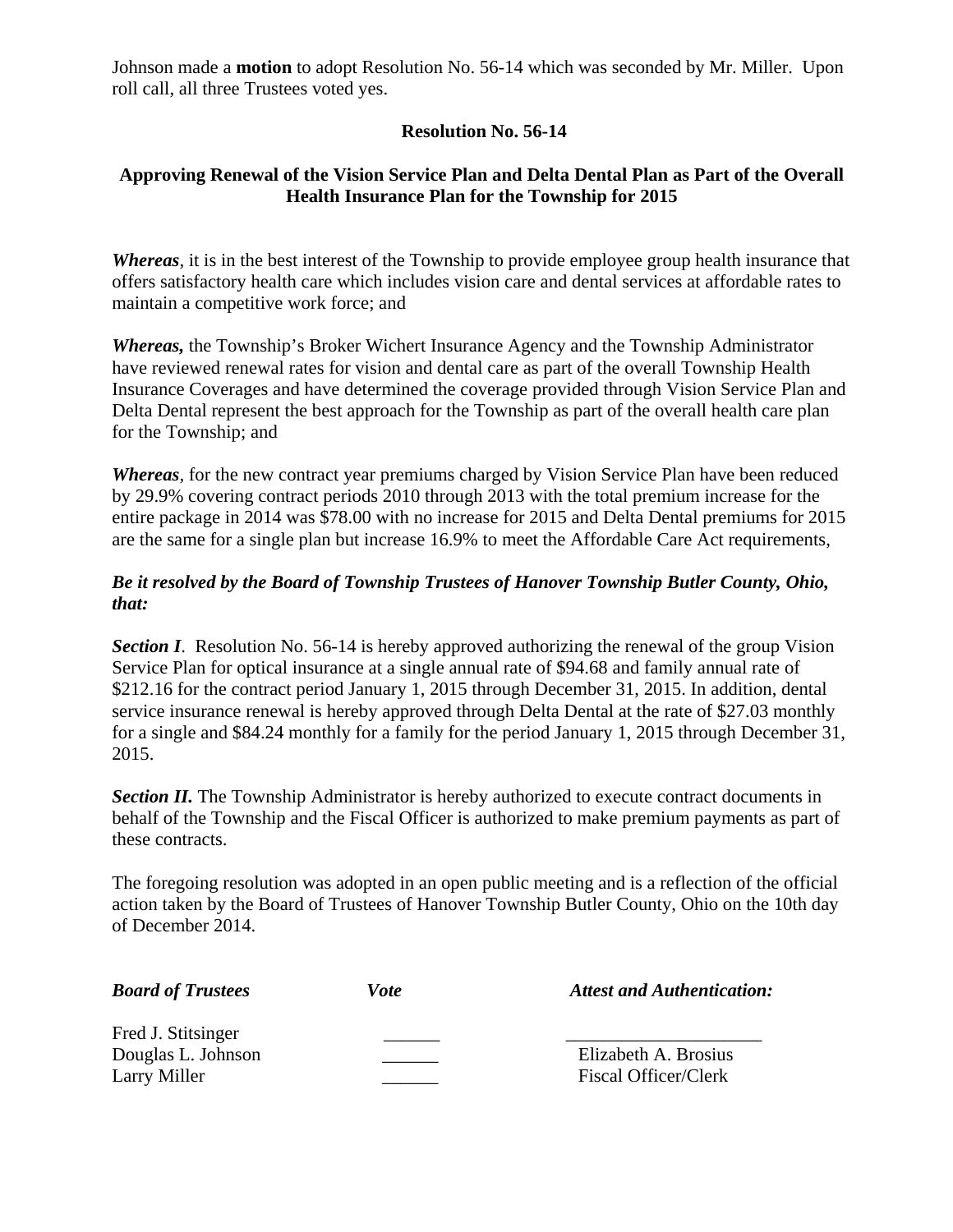*Resolution No. 57-14 Then and Now Issues:* This resolution covers payments to Ballestra, Harr, Scherer CPAs, Inc.; Coordinated Health Mutual; Harvest Land Co-op; and Cargill, Inc. After some discussion, Mr. Miller made a **motion** to adopt Resolution No. 57-14 which was seconded by Mr. Johnson. Upon roll call, all three Trustees voted yes.

## **Resolution No. 57-14**

## **Approving Purchase Orders and Subsequent Expenditures Provided Under the "Then and Now" Process as Recommended by the Fiscal Officer**

*Whereas*, the Fiscal Officer reported on recent "Then and Now" activity and in particular actions associated with payments to Ballestra, Harr, Scherer CPAs, Inc., Coordinated Health Mutual, Harvest Land Coop and Cargill, Inc.; and

*Whereas*, the Fiscal Officer recommends that payment associated therewith be authorized through a "Then and Now" Purchase Order (amounts over \$3,000.00) officially approved by the Board and payment made accordingly; and

*Whereas*, the Board of Trustees concurs with the recommendation of the Fiscal Officer,

#### *Be it resolved by the Board of Trustees of Hanover Township Butler County, Ohio*

*Section I.* That to promote sound and efficient fiscal operations for the Township, the following items are hereby approved:

**A) \$4,200.00 Ballestra, Harr, Scherer CPAs, Inc.** ( Fund 1000) **B) \$11,751.55 Coordinated Health Mutual** (Fund 2141 \$470.27 Fund 2031 \$6,020.89 Fund 1000 \$5,046.75 Fund 2041 \$213.64)

**C) \$3,773.51Harvest Land Coop** (Fund 1000 \$614.52 Fund 2031 \$454.62 Fund 2281 \$2,704.37) **D) \$34,,445.71 Cargill, Inc.** (Fund 2141 \$5,806.20, Fund 2231 \$10,000 Fund 2021 \$12,000.00 Fund 2031 \$6,639.51) Road Salt.

**Section II**. That the Fiscal Officer is authorized to take all necessary steps to process said expenditures and provide payment accordingly.

The foregoing resolution was adopted in an open public meeting and is a reflection of the official action taken by the Board of Trustees of Hanover Township Butler County, Ohio on the  $10<sup>th</sup>$  day of December 2014.

| <b>Board of Trustees</b>                 | Vote | <b>Attest and Authentication:</b> |
|------------------------------------------|------|-----------------------------------|
| Fred J. Stitsinger<br>Douglas L. Johnson |      | Elizabeth A. Brosius              |
| Larry Miller                             |      | Fiscal Officer/Clerk              |

*Resolution No. 58-14 2015 Temporary Appropriations:* Mr. Henry explained this type of legislation is adopted annually to carry the Township through the first quarter of the year until appropriations are finalized for the new year. After some discussion, Mr. Johnson made a **motion** to adopt Resolution No. 58-14 which was seconded by Mr. Miller. Upon roll call, all three Trustees voted yes.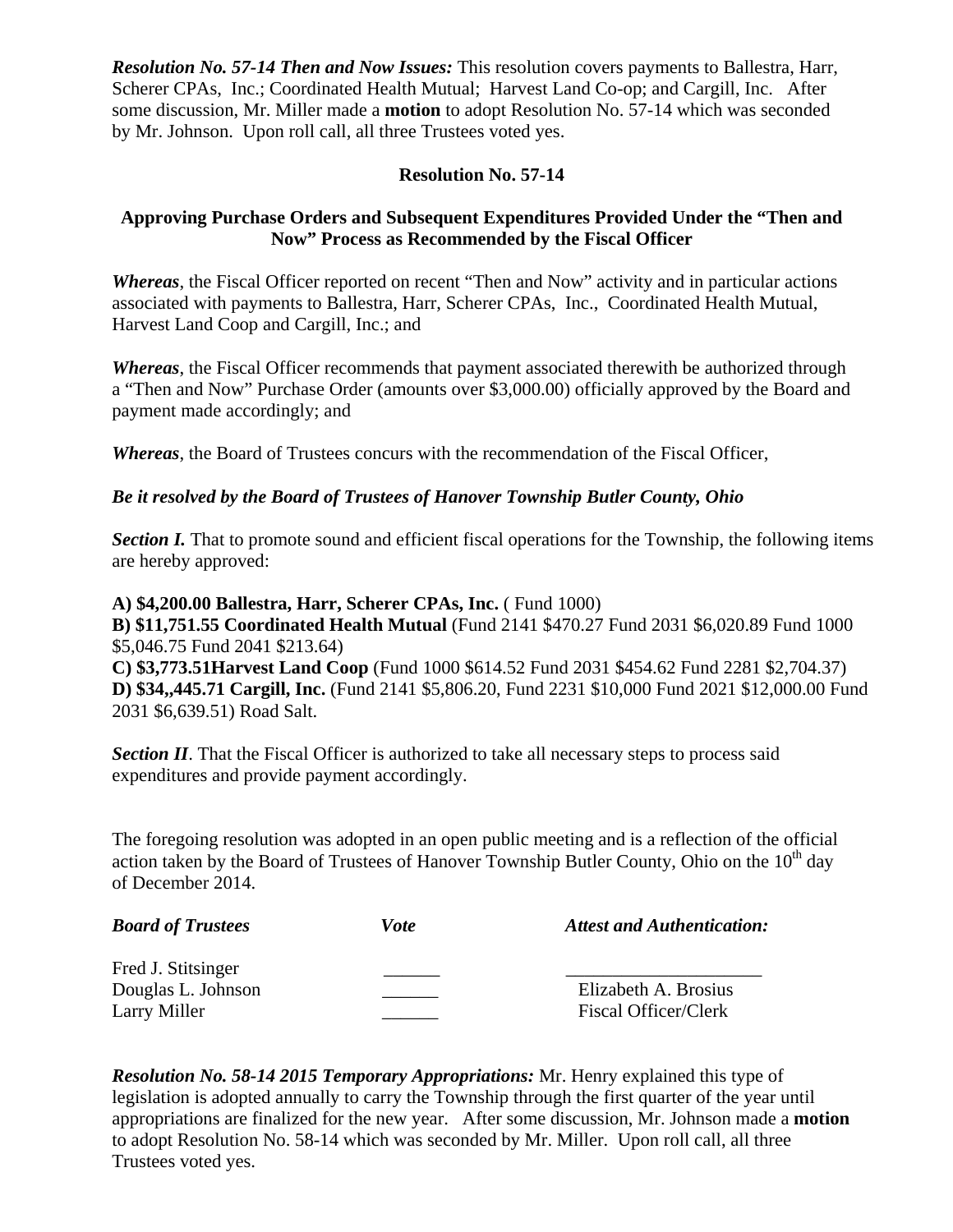#### **Resolution No. 58-14 Approving Temporary Appropriations for Fiscal Year 2015 for Hanover Township Butler County, Ohio**

*Whereas*, the Board of Trustees, Fiscal Officer and Administration have been reviewing the necessary operating fiscal requirements for the first quarter of 2015; and

*Whereas*, there is a need to set temporary funding of activities for all Township Operations until a final appropriation can be prepared and approved during the first quarter of 2015; and

*Whereas*, the Fiscal Officer has prepared said temporary appropriations for all services and set forth the first quarter 2015 anticipated revenues and expenditures in the attached document entitled: **Attachment Resolution No. 58-14 Temporary Appropriations 2015.** 

## *Be it resolved by the Board of Township Trustees of Hanover Township Butler County, Ohio*

**Section I**. That to promote efficient and sound fiscal operations for the Township, the Board hereby adopts a Temporary Appropriation for 2015 totaling \$348,295.00 as reflected in the attachment hereto entitled: *Attachment Resolution No. 58-14 Temporary Appropriations 2015.* 

**Section II.** That the Fiscal Officer is authorized to process expenditures in accordance with the Temporary Appropriation 2015 document.

The foregoing resolution was adopted in an open public meeting and is a reflection of the official action taken by the Board of Trustees of Hanover Township Butler County, Ohio on the  $11<sup>th</sup>$  day of December 2014.

| <b>Board of Trustees</b>                                 | Vote | <b>Attest and Authentication:</b>            |
|----------------------------------------------------------|------|----------------------------------------------|
| Fred J. Stitsinger<br>Douglas L. Johnson<br>Larry Miller |      | Elizabeth A. Brosius<br>Fiscal Officer/Clerk |

*Resolution No. 59-14 2015 Ambulance Inflation Factor:* Mr. Henry explained that the Township had received a recommendation from MBI Solutions, Inc. to adjust ambulance fees based upon an inflation factor of 1.4% for Calendar Year 2015 and this resolution would authorized this adjustment to the ambulance fees. After some discussion, Mr. Johnson made a **motion** to adopt Resolution No. 59-14 which was seconded by Mr. Miller. Upon roll call, all three Trustees voted yes.

## **Resolution No. 59-14**

## **Approving Recommended Annual Ambulance Inflation Factor Increase for Emergency Medical Service Operations Effective Calendar Year 2015**

*Whereas*, the EMS Coordinator and Fire Chief have reviewed a recommendation from MBI Solutions, Inc. (third party billing agency under contract) to adjust ambulance fees based upon an inflation factor of 1.4% for Calendar Year 2015 and concur with said recommendation; and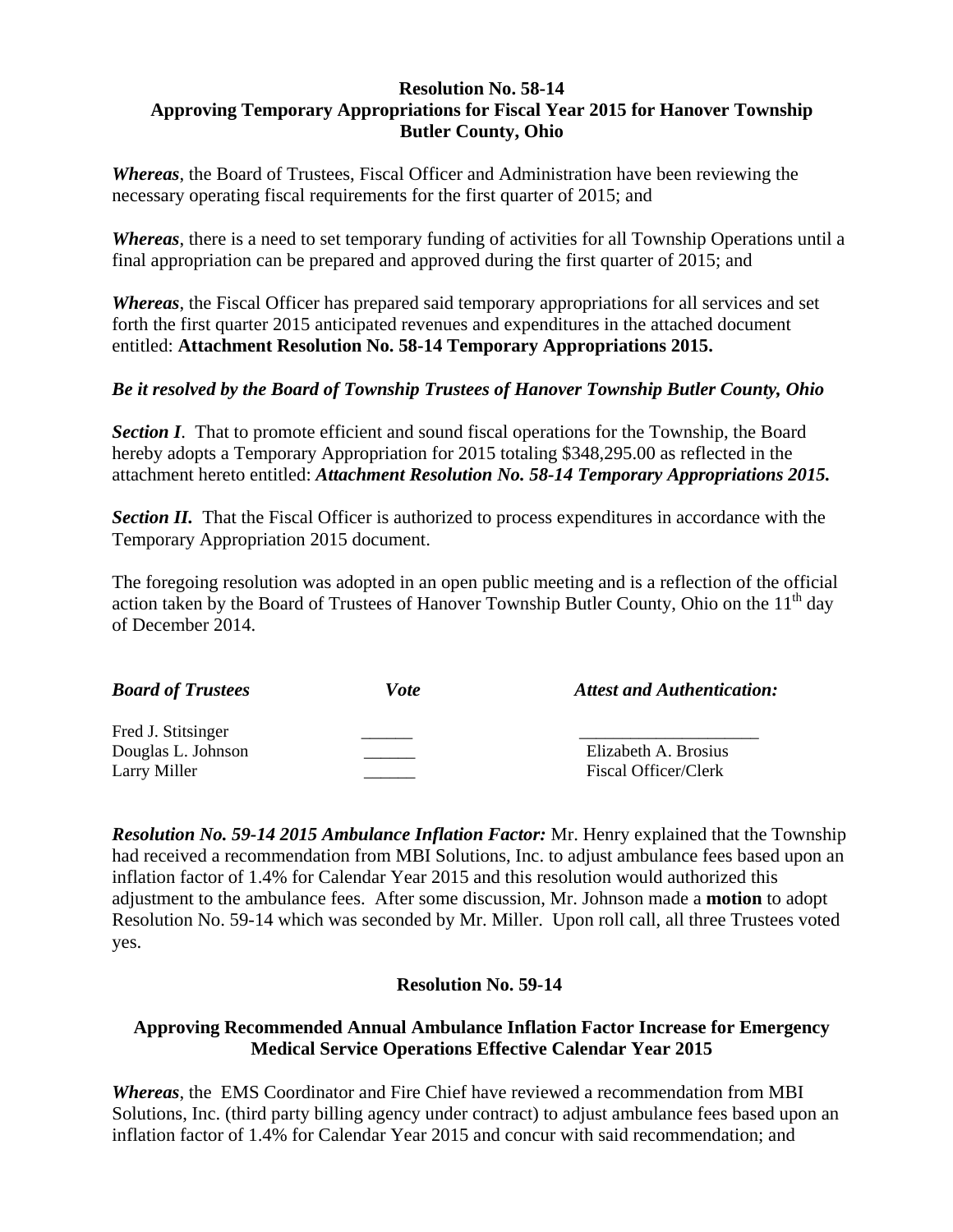*Whereas,* this adjustment will assist in recovering increased costs for said operation to help keep the Fire Department on a sound financial basis; and

*Whereas*, in order to promote efficient operations in the Fire Department, the Board believes that the recommended increase is appropriate as presented; and,

## *Now Therefore Be It Resolved by the Board of Township Trustees of Hanover Township Butler County, Ohio*

**Section I**. That the Board of Trustees of Hanover Township accepts the recommendation of the Fire Department and approves the Ambulance Inflation Factor of 1.4% effective Calendar Year 2015 for emergency medical runs.

**Section II**. That the Township Administrator and Fire Chief are hereby authorized to execute said documents associated therewith and forward to MBI Solutions, Inc.

The foregoing resolution was adopted in an open public meeting and is a reflection of the official action taken by the Board of Trustees of Hanover Township Butler County, Ohio on the  $10<sup>th</sup>$  day of December 2014.

| <b>Board of Trustees</b> | Vote | Attest:              |  |
|--------------------------|------|----------------------|--|
| Fred J. Stitsinger       |      |                      |  |
| Douglas L. Johnson       |      | Elizabeth A. Brosius |  |
| Larry Miller             |      | Fiscal Officer/Clerk |  |

*2015 Board Organizational Meeting -- January 14, 2015:* Mr. Henry noted the 2015 Board organizational meeting date was scheduled for January 14, 2015. The Trustees indicated that Mr. Johnson would serve as Board President and Mr. Miller would serve as Vice President for 2015. Mr. Henry also provided the Board with a list of 2015 meetings dates for its review. Mr. Henry noted that Veterans Day occurs on a Wednesday in 2015 and the Board decided to hold the November 2015 Board meeting after the Veterans Day Ceremony and program.

*Park Committee Report – Planning for 2015 Events:* Mr. Henry reported that the Car Show event was not accomplishing the goals it was intended to achieve. The 2014 Car Show participation was down 50 cars. After conferring with the Chief and several residents who are members of a local car club, it appears that a cruise-in style event would be more successful than a car show. Mr. Henry submitted a Park Committee Report to the Board and noted that the report recommends a Wine Tasting/Cruise-In/Concert event in lieu of a car show for 2015. In addition, the report recommends a Family Movie Night event (which would be presented with the assistance of Metro Parks.) Mr. Henry asked the Board to review the list of proposed events and recommended Board approval at its January meeting.

## *Other New Business*

Under New Business, Mr. Henry reported that in order to comply with audit requirements, the Fire Department stipend pay would be made on a monthly basis. Currently, run payment checks and officer payment checks are issued on a monthly basis and this change would make the schedule for stipend payments consistent with the other Fire department payments. Mr. Henry also stated that